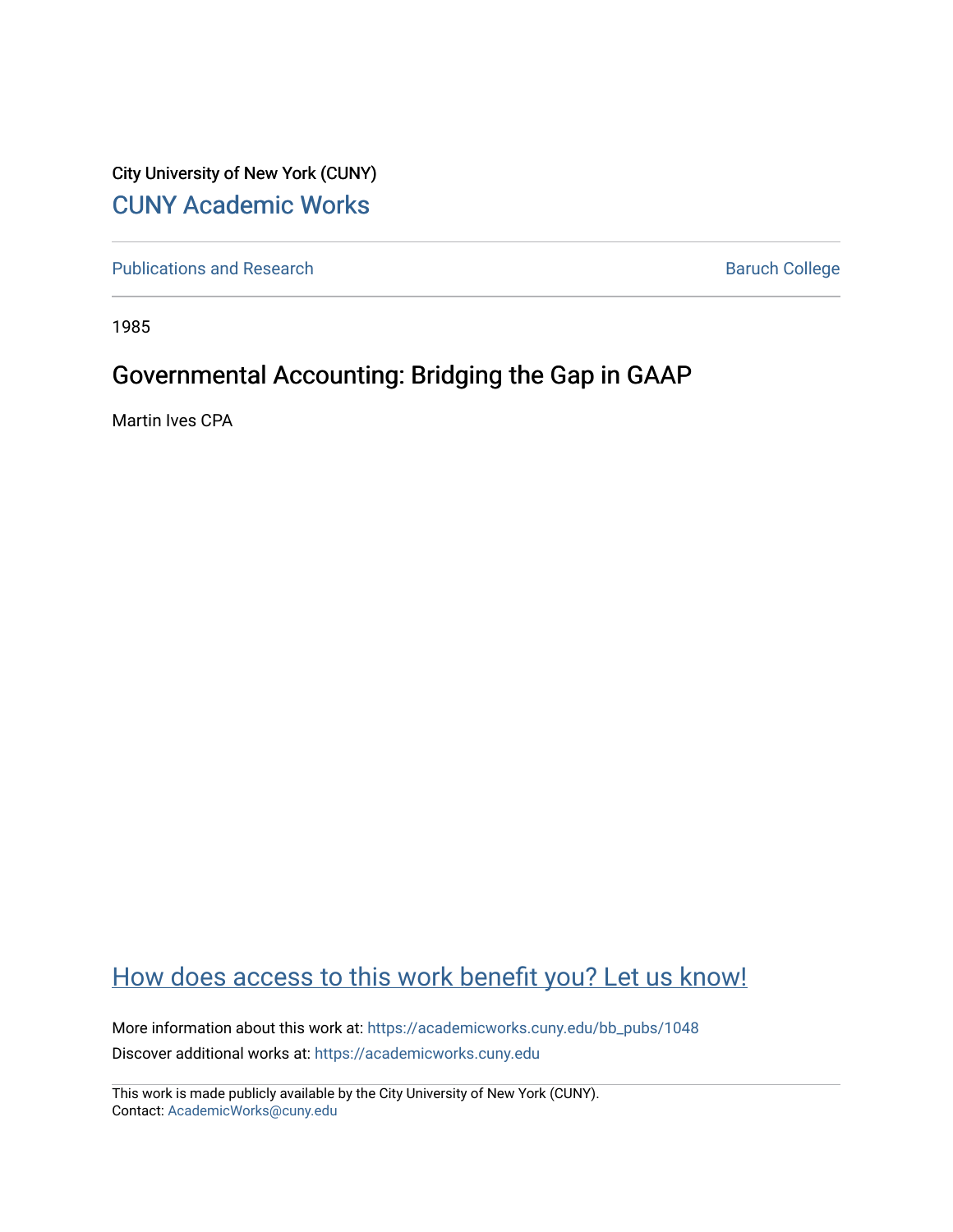

## **GOVERNMENTAL ACCOUNTING: BRIDGING THE GAP IN GAAP**

**by Martin Ives, CPA Vice Chairman and Director of Research Governmental Accounting Standards Board February 19, 1985**

It is indeed an honor and a privilege to have been invited to present an Emanuel Saxe Distinguished Lecture at Baruch College. As an alumnus of Baruch (class of 1948), I am honored that you feel I can contribute to the development of our profession through this series of lectures. And as a former (and continuing) student of Dr. Saxe, it is a great privilege to speak at the series of lectures established in his name. I still remember Dr. Saxe as an awesome figure: a giant on the lecture platform and a marvelous human being. And perhaps the nicest thing about Manny Saxe is that he is no different today from what he was in the 1940s: he is still awesome and he still tells me what to do.

When I went to Baruch College I took a course called Accounting 245 Municipal Accounting. I will confess now that, at the time I took it, it didn't make much sense to me. The theories underlying municipal accounting haven't changed very much since the 1940s, and while I think I understand them better now than I did then, some of the concepts still don't make much sense. My objective tonight is to talk about Accounting 245, to discuss the underlying theories of governmental accounting and their resulting implications, and to suggest the need for some fundamental changes.

I believe the issues are important to you not only as accounting professionals, but also as citizens and taxpayers. State and local government purchases of goods and services in 1983 were approximately 12.5% of the gross national product; some 82,000 state and local government units employ more than 13 million people. The way state and local government finances are reported has a bearing upon economic policies and spending priorities at all levels of government. When the City of New York was required to balance its budget in accordance with generally accepted accounting principles to help restore its fiscal credibility in the mid-1970s, then municipal GAAP became *your* business both as accountants and as citizens. And now, ten years later, when the Governor of New York State talks about balancing the State's budget in accordance with GAAP, the issues loom even larger.

All of the issues that I will be discussing with you are on the current project agenda of the Governmental Accounting Standards Board. Although I'm a member of that Board, please bear in mind that my views do not necessarily represent those of my colleagues. And while I don't intend to talk about the GASB itself, I'll be glad to do so during the question period.

#### **The Governmental Environment**

For those of you who never took Accounting 245, it is first necessary to understand why state and local government accounting took a different road from commercial accounting. Governmental accounting is very much a product of the governmental environment. Carl Chatters and Irving Tenner summed it up in a few words in the textbook we used in the late 1940s. The differences between governmental and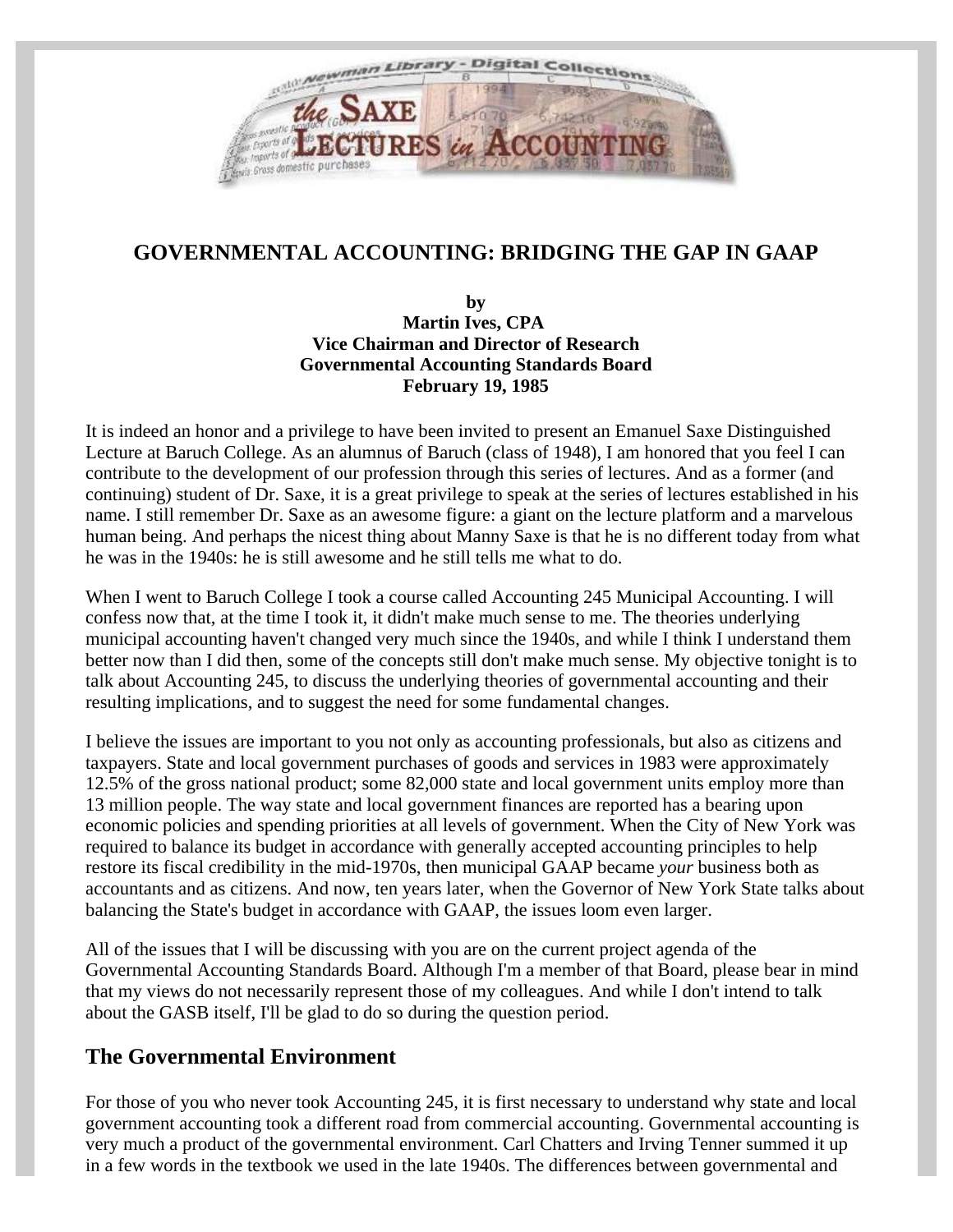commercial accounting, they said "are due to (1) the lack of the profit motive and (2) the necessity of complying with legal provisions...The two most important legal provisions affecting governmental accounting are those relating to (1) budgeting and (2) funds."

To see how these environmental differences affect accounting and financial reporting (the latter being more important from the perspective of financial statement users), we need to examine these points in greater detail.

### **The necessity of complying with legal provisions**

#### **A. Budgeting**

The driving force behind all government activity -- whether it be at state, local, or federal level -- is the budget. In terms of public administration, the budget and the related appropriation acts represent an important expression of the separation of powers as between the executive and the legislative branches. Prepared by the executive branch, the budget is at once an economic, social, and political document; a statement of spending priorities; a plan of action; and a legal instrument. Since the amounts appropriated by the legislature represent legal limitations on spending for particular programs, activities, or objects, the budget is perhaps the most fundamental internal control in government.

#### **B. Funds**

There is a tendency in government toward the compartmentalization of activity, even beyond that which is reflected in the appropriation acts. This further compartmentalization takes two forms, separate funds and separate organizations. Funds represent another form of internal control, intended to make certain that moneys obtained for a specific purpose are used for that purpose and none other. They are separate fiscal and accounting entities, often established by law. Thus, a special revenue fund may be created by a state legislature to finance highway repairs by earmarking a specific revenue source, such as gasoline taxes. A turnpike authority (an enterprise fund) may be created as a separate legal entity to issue bonds to finance construction of a road, the tolls from which are used to operate and maintain the road and redeem the debt.

From the accountant's perspective, systems must be developed to assure compliance with the financerelated legal limitations caused by the appropriation acts and the creation of funds. Further, financial reports need to be prepared to demonstrate compliance with these limitations. So pervasive is the budgetary influence that the budgeted revenue estimates and appropriation limitations are actually incorporated into the general and subsidiary books of account. And so deeply ingrained is the principle of demonstrating compliance with legal limitations that, as late as 1968 (when the National Council on Governmental Accounting restated the principles originally developed in 1934), a prime financial reporting principle was that: where conflicts arise between legal provisions and GAAP, legal provisions must take precedence. It was not until 1974 that the principle was changed to require reporting in accordance with GAAP, with separate schedules prepared to demonstrate compliance with the law when the two are not in accord. Even then, as we shall soon see, budgetary concepts and fund orientation continue to dominate the scene.

### **The lack of the profit motive**

An economic system based upon the profit motive has logically fed to the development of a commercial accounting and financial reporting model that measures net profit. Commercial accounting theory is based upon a matching relationship between revenues and expenses, wherein the sale of a product or service gives rise to the recognition of costs related to the sale. Accrual accounting, using accrual, deferral, and amortization techniques, facilitates the determination of cost.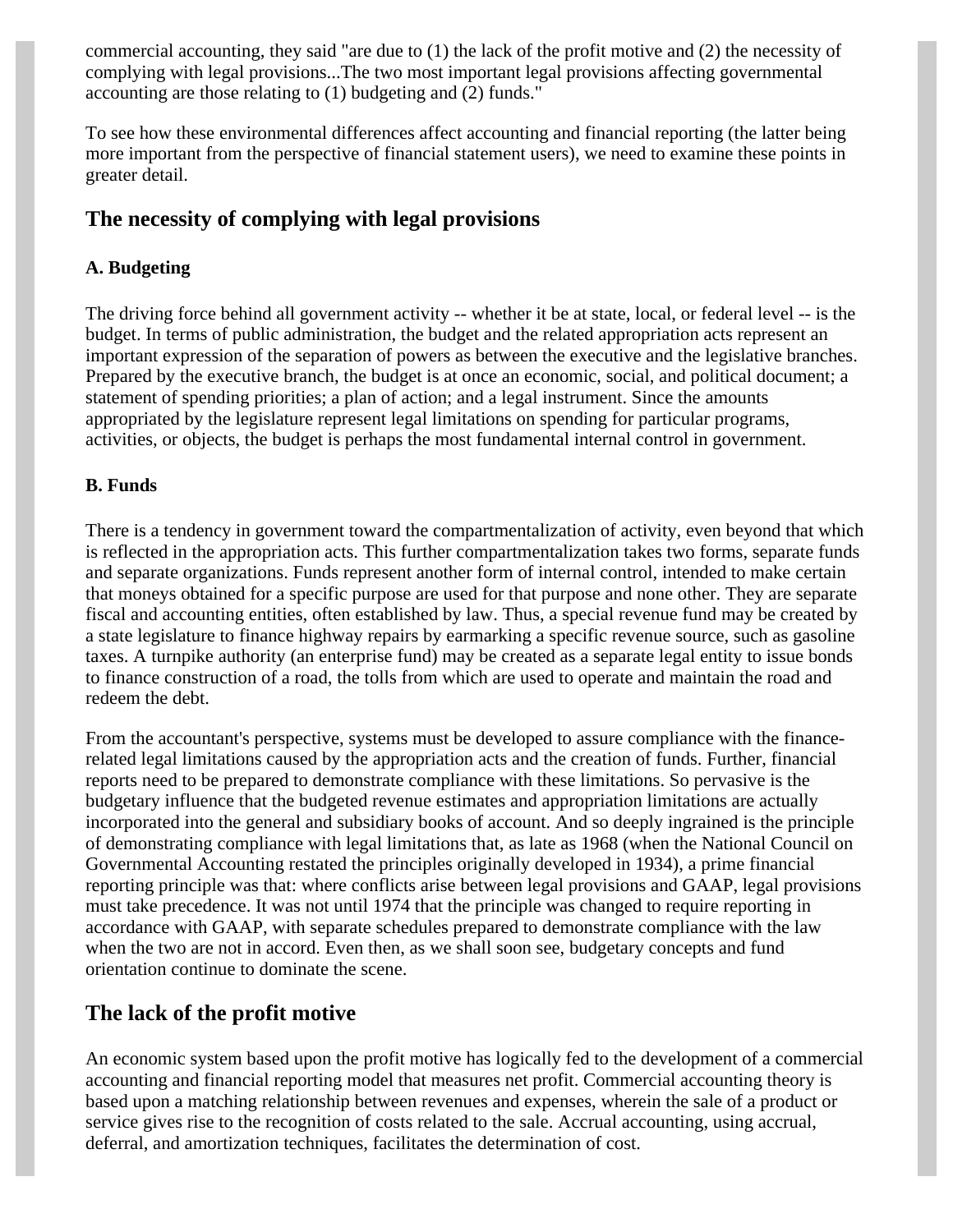But state and local governments are not in business to make profit. Their fiscal objective is to break even; to marshal! and balance the resources derived from taxes and other sources against the costs of providing a particular level of services. Governmental managers, whether they be mayors or department heads, do not get high marks for achieving "large" surpluses, because "large" surpluses imply "excessive" taxation, "unneeded" federal support, or the failure to provide the level of services that might have been provided if all the available appropriations had been spent. The foregoing comment should not be construed to mean a lack of concern for operating efficiently; it simply means that, when state constitutions and city charters require balanced budgets, when taxes are assessed at a level related to the estimated expenditures, when the political outlook is to the short run, when numerous institutions compete for scarce government funds, a year-end result that shows anything other than a "small" surplus is likely to be greeted in a negative manner by the citizenry and the politicians alike.

Furthermore, the revenue-expense matching relationship that plays such an important role in commercial accounting theory does not exist in general purpose governments like states and cities. In the first place, general-purpose governments marshal! resources from a variety of sources to provide services unrelated to the specific revenues used to pay for the services. Secondly, it is highly unlikely that those who provide governmental resources (i.e., individual taxpayers) provide them in the same proportion as the value of the services they consume. In short, there are no sales to drive the recognition of related costs in general-purpose governments. (Such a relationship does exist, however, in many special-purpose governmental units, such as those which provide electric and water.)

These environmental factors have attributed to the development of a governmental accounting and financial reporting model concerned not with the determination of net profit, but rather with the determination of financial resources currently available for spending. The amortization of fixed asset costs has no place in the model, since fixed assets represent sunk costs that are not available for spending. The effects of previous transactions and events are not recognized as revenues or expenditures unless they increase or decrease currently available spendable resources. It is, as we shall see, a model that asks for trouble.

#### **Summation of the Problem**

It is rather ironic that poor accounting and financial reporting practices should have played a role in the fiscal problems that beset New York City nearly a decade ago. It is ironic because, some 60 years earlier, a book financed by a former Comptroller of the City of New York, the Metz Fund *Handbook of Municipal Accounting,* represented the most advanced thinking in the country at that time concerning governmental accounting and financial reporting. In fact, there are many who argue that it is even more advanced than the current set of governmental accounting principles.

It is also ironic that, to help restore its fiscal credibility, New York City was required to adopt a set of accounting and financial reporting principles that, ten years later, should itself suffer from severe credibility problems. (As the person responsible for installing those accounting principles and preparing

the City's financial reports in the aftermath of the fiscal crisis, I like to think that at least some of what we did represented an improvement over what we were required to do at the time.)

In any event, it is perhaps unfortunate that many of the principles enunciated in the Metz Fund *Handbook* did not become GAAP. At the same time, it is fortunate indeed that New York City has regained its fiscal credibility partly because it adopted the very principles that the Governmental Accounting Standards Board was created to change.

By way of illustrating the problems and exploring the potential solutions, I will discuss three of the issues currently on the agenda of the GASB. Before talking about the specifics, let me summarize briefly what I believe to be the basic causes of the problem.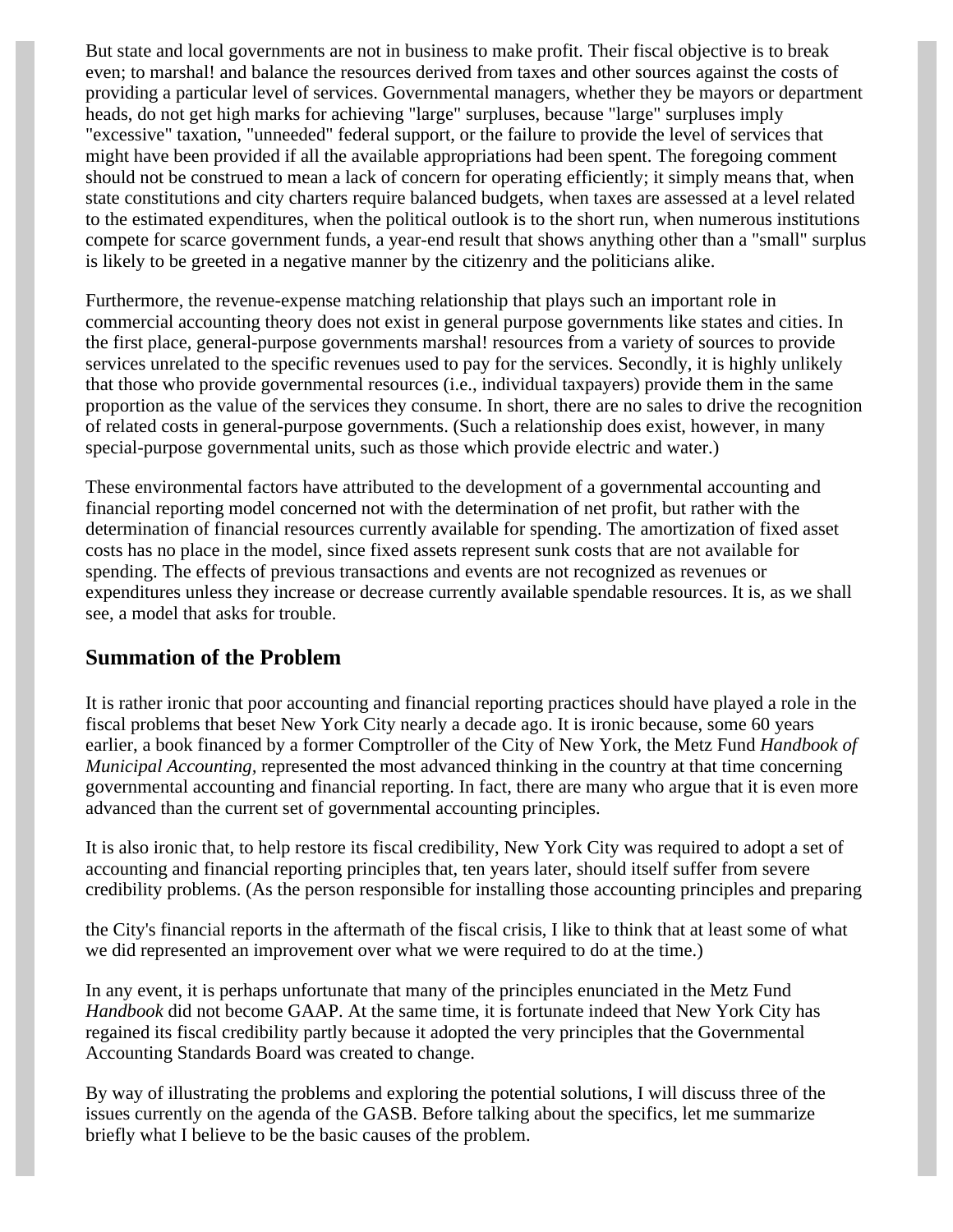1. The principles that are in place today are not materially different from what they were in 1934, when they were first adopted. Those who wrote the principles in 1934 were learned people and I have no doubt that they reflected the governmental environment and the conditions of the times.

2. Commercial accounting has benefited: from the oversight of an external organization (the Securities and Exchange Commission) and from the heavy: input of standard-setting bodies (such as the Accounting Principles Board and the Financial Accounting Standards Board). Governmental accounting, on the other hand, has lacked the benefit of external oversight and, until the creation of the GASB, has received only sporadic or part-time standard-setting attention.

3. Traditionally, governmental external financial reporting has been based primarily upon the internal needs of governmental managers for demonstrating compliance with finance-related legal provisions. It has as not adequately reflected the needs of external users of governmental financial statements; nor have the internal systems adequately met the managerial needs of the governmental managers. Only in recent years, when investors in municipal bonds were chilled by the fiscal crises experienced in New York City and elsewhere, have the needs of external users become of concern.

Let us look now at three: specific issues currently on the agenda of the GASB: (1) measurement focus and basis of accounting for governmental type funds; (2) fixed asset and infrastructure accounting and reporting; and (3) the financial reporting model. The opinions I express are my own. I trust you will understand that they are preliminary views based upon my observation as a former preparer of governmental financial statements and the early GASB research. A standard-setting organization functions by due process, whereby those affected by the standards have an opportunity to express their views, and I have no doubt that some of my opinions will be modified both by due process and by debate with my colleagues before standards concerning these issues are adopted by the GASB.

#### **Measurement Focus and Basis of Accounting -- Governmental Funds**

There are two basic categories of funds in the government accounting model, the governmental funds and the proprietary funds. The proprietary funds, which account for governmental business-type activities such as utilities, toll roads, and hospitals, derive most of their revenues from user charges, tend to be concerned with measuring net income, and follow the commercial accounting model. They are distinguished from the governmental funds, which include the general fund, the special revenue funds, the debt service funds, and the capital projects funds. The governmental funds are essentially segregation of *financial* resources (note the emphasis on the term *financial),* operate generally through legally-adopted budgets, and are often thought of as "expendable" type funds.

For background on the theory underlying the measurement focus/basis of accounting of the governmental funds, it is useful to turn to the 1951 Morey and Hackett text, *Fundamentals of Governmental Accounting.* Morey was a prolific writer of the 1920s and 1930s on governmental accounting and one of the fathers of governmental accounting as we know it today. Morey cites the accrual principle adopted by the National Committee on Municipal Accounting, whose name was subsequently changed to the National Council on Governmental Accounting (NCGA): "The use of the accrual basis in accounting for revenues and expenditures is recommended so far as practical. Revenues partially offset by provisions for estimated losses, should be taken into consideration when earned, even though not received in cash. Expenditures should be recorded as soon as liabilities are incurred."

The principle certainly sounds reasonable enough. It is when Morey explains the term "so far as practical" and ties it into some of the other principles, that our troubles begin. Morey notes that the full application of the accrual basis would correspond to that followed generally in private business. He then adds that: "These procedures are followed largely for the purpose of determining profit or loss, which purpose,...does not prevail in governmental accounting except in business enterprises, such as utilities." Having opened the door just a bit, Morey opens it a bit more by adding: "In general, an accrual basis should be followed to the extent applicable, modified to take account of the objectives of a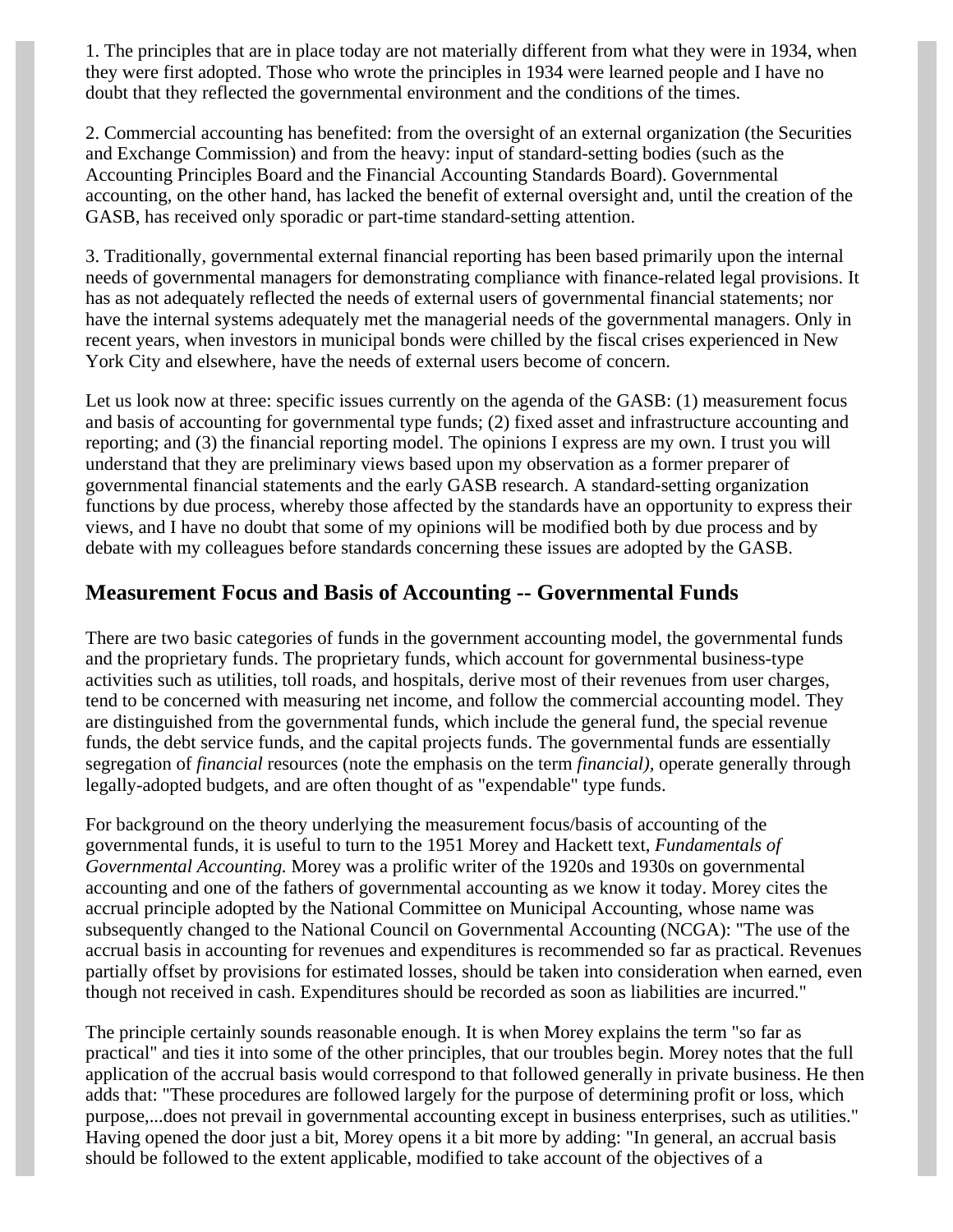governmental body."

Earlier, Morey had indicated that for expendable funds, such as those arising from taxes and other revenues, the accounts should be set up to indicate the amount available for further appropriation and expenditure. Fixed assets have no impact on the amount available for spending since they represent expenditures already made, and long-term liabilities have no impact because they are payable out of revenues to be raised in the future. In discussing accrual accounting, Morey adds that only those amounts should be considered revenue that are reasonably certain of realization within the fiscal period under consideration or soon thereafter. On the expenditure side, he says that accrued items, not yet payable. need not be set up except where profit and loss determination is necessary. Accrued interest, not yet due, on obligations owed is treated as an expenditure of the succeeding period.

These little deviations from accrual accounting may not have mattered when life was simple in the 1920s, 1930s, and even in the early 1950s. But the leaky theory could not cope with the changes experienced by our society in the past 20 years. Pensions and other post employment benefits took on an increasing proportion of the labor dollar. Judgments and claim settlements became one of the fastest rising governmental expenditures during the late 1970s as we developed into an increasingly litigious society. And new financing forms, such as the zero-coupon bond, hit the public credit markets. All had one thing in common: they represented events and transactions of a particular accounting period whose cash effect either did not occur until many periods later or whose cash effect could be postponed by management decision. Zero-coupon bonds and personal and property damage claims are examples of the former; pension funding is an example of the latter.

Subsequent restatements and elaboration by the NCGA on the principles developed in the 1930s did not fundamentally change the principles. They changed the words, but the thoughts remained the same. The term "modified accrual" was used to describe the wanderings away from accrual accounting cited by Morey. It was said that the primary purpose of governmental fund accounting was to measure the "net financial resources available for expenditure."

- Property taxes applicable to a particular tax year are accrued to that year only if collected in that year or within 60 days thereafter; and most other revenues are recognized on the cash basis.
- Pensions related to the salaries of a particular accounting period are not charged to that period, unless the government has made an appropriation for that purpose.
- Interest on zero-coupon bonds is not recognized as an expenditure until the bonds are paid off.

In short, accrual accounting for governmental type funds has taken on an Alice in Wonderland quality. Under the "modified accrual" theory, a revenue is not a revenue unless it is "available for expenditure." And an expenditure is not an expenditure unless it is "payable out of available expendable resources." I doubt whether even Manny Saxe could justify the circularity of the theory. And surely Max Zimering would have had a field day with it.

And so, the Governmental Accounting Standards Board has begun the long procedure known as due process in an attempt to develop a rational standard. A discussion memorandum (DM) has been issued, which seeks comment on the threshold issue: the measurement focus of governmental type funds. It also seeks comment on the basis of accounting for specific items of revenue and expenditure. The DM suggests that there are at least three potential measurement focuses, each of which carry specific basis of accounting implications:

- Flow of economic resources, which is essentially the commercial accounting model, applying accrual accounting through the techniques of accrual, deferral and amortization.
- Flow of total financial resources, which carries with it the accrual technique of accrual accounting, but does not provide for the amortization of fixed assets, since fixed assets are not financial resources.
- Flow of current financial resources, which is basically the current model, except that the term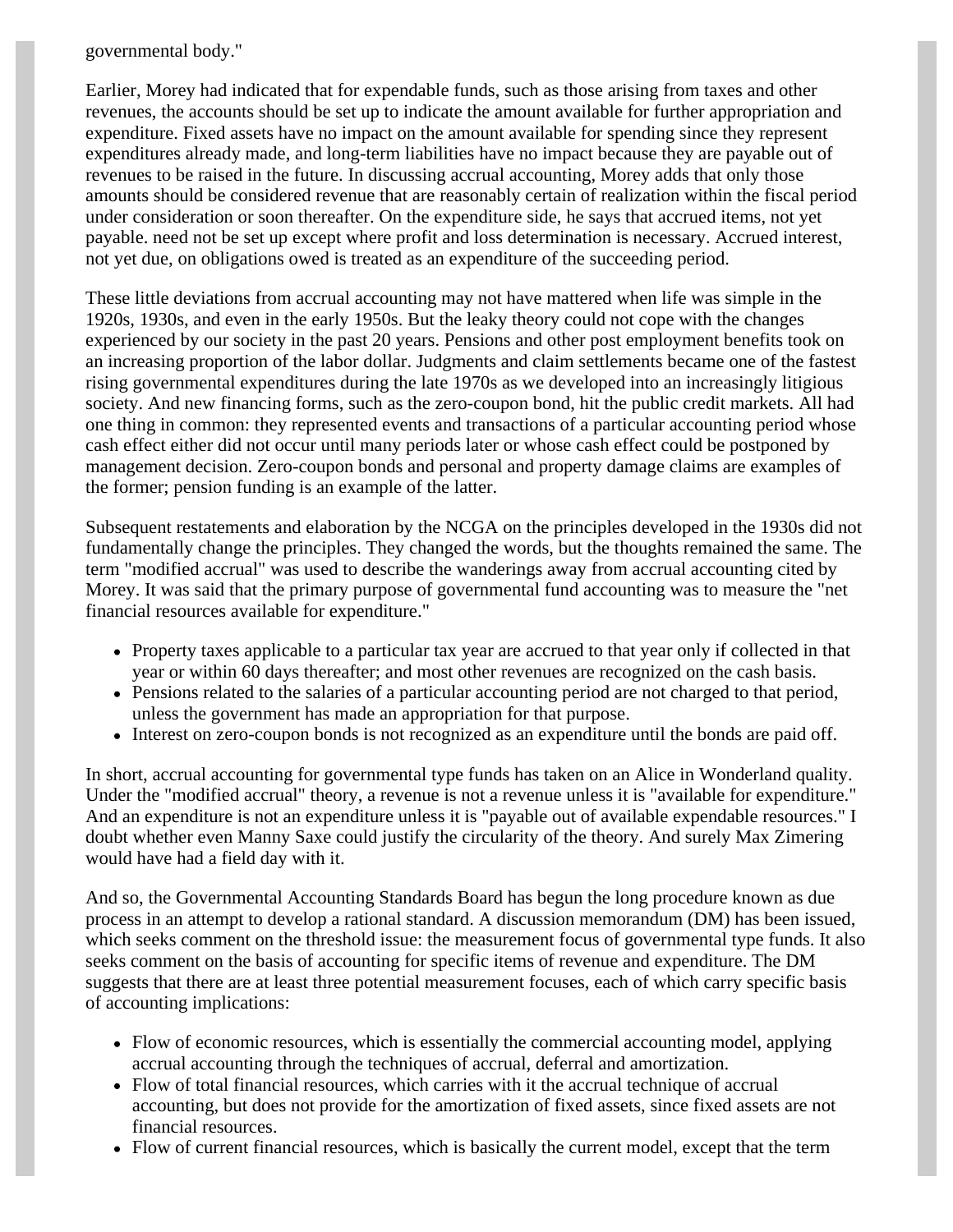"current" would be applied consistently; e.g., one year.

I lean toward the model which measures the flow of total financial resources. I do so because I think it is vital that governmental financial statements present a meaningful bottom line. While we do not need to measure net profit, users of governmental financial statements need to know whether the obligations incurred during the year exceed or do not exceed the financial resources acquired during the year. Although the nature of governmental operations does not enable the matching of governmental "sales" with "costs of sales," we can match all the revenues earned in a time period with all the expenditures incurred during a time period. We cannot have a bottom line that causes governments to appear better off simply because it hasn't made an appropriation for pensions or hasn't recorded as an expenditure the increment in the liability related to zero-coupon bonds. As accountants, we cannot feel content to have recorded the increment in expenditures for the year in a column called "long-term debt group of accounts" without having run the causes of those increments through the operating statements. In short, it is time for governmental accounting to embrace fully the *accrual* technique of accrual accounting.

At the same time, I'm not ready to suggest the need for recording depreciation on fixed assets in the accounts of the governmental funds, partly because I do not think it is appropriate to the governmental environment and partly because I have very serious doubts concerning the present state of the art of depreciation and maintenance accounting. I have not yet figured out, for example, what purpose would be served by amortizing the historical cost of East River crossings. This leads me to a discussion of another subject on the GASB agenda, fixed asset and infrastructure accounting.

### **Fixed Asset Accounting and Reporting**

Fixed asset accounting and reporting is probably the most neglected aspect of governmental accounting and reporting. Not only in theory, but in practice as well. The theory is lacking in that the most important element of fixed assets, the infrastructure, is not required to be reported at all. The weakness in practice is demonstrated by recent analyses of governmental financial reporting, which show that the major reason for auditor qualification to governmental financial reports relates to fixed asset reporting. An understanding of the causes of the problem is useful to the development of solutions.

- As I indicated previously, the amortization of fixed asset costs has no role in the governmental fund accounting model, since fixed assets are not financial assets available for spending. Since the fathers of governmental accounting were concerned with the stewardship aspect of fixed assets, they did provide for record-keeping concerning fixed assets, but the record-keeping was tucked away in a memorandum set of accounts, referred to as the fixed asset group of accounts. Because fixed asset accounting was placed outside of the mainstream of governmental accounting, the potential for neglect was clearly present.
- I think there is a direct relationship between the perceived value of fixed asset accounting records, the cost of maintaining the records, and the desire to maintain them. In government, there is no need to maintain fixed asset records to facilitate depreciation calculations for tax write off purposes. And until the advent of computers, fixed asset record keeping was difficult and expensive. In such an atmosphere, practice was likely to deteriorate.
- And deteriorate it did. As early as 1956, the Mikesell text noted that: "Notwithstanding untold billions of dollars of public money already invested in permanent property, with hundreds of millions added annually, accounting for fixed assets is a seriously neglected aspect of governmental accounting."
- Instead of repairing the practices, the profession responded by lowering the standards. This occurred in 1974, when the AICPA published its industry audit guide, *Audits of State and Local Governmental Units.* Noting that the primary purpose for recording fixed assets is that of stewardship and that infrastructure fixed assets normally "are innovation able and of value only to the governmental unit," the audit guide declared the recording of the infrastructure assets to be "optional." The NCGA followed suit when it published NCGA Statement 1 in 1979.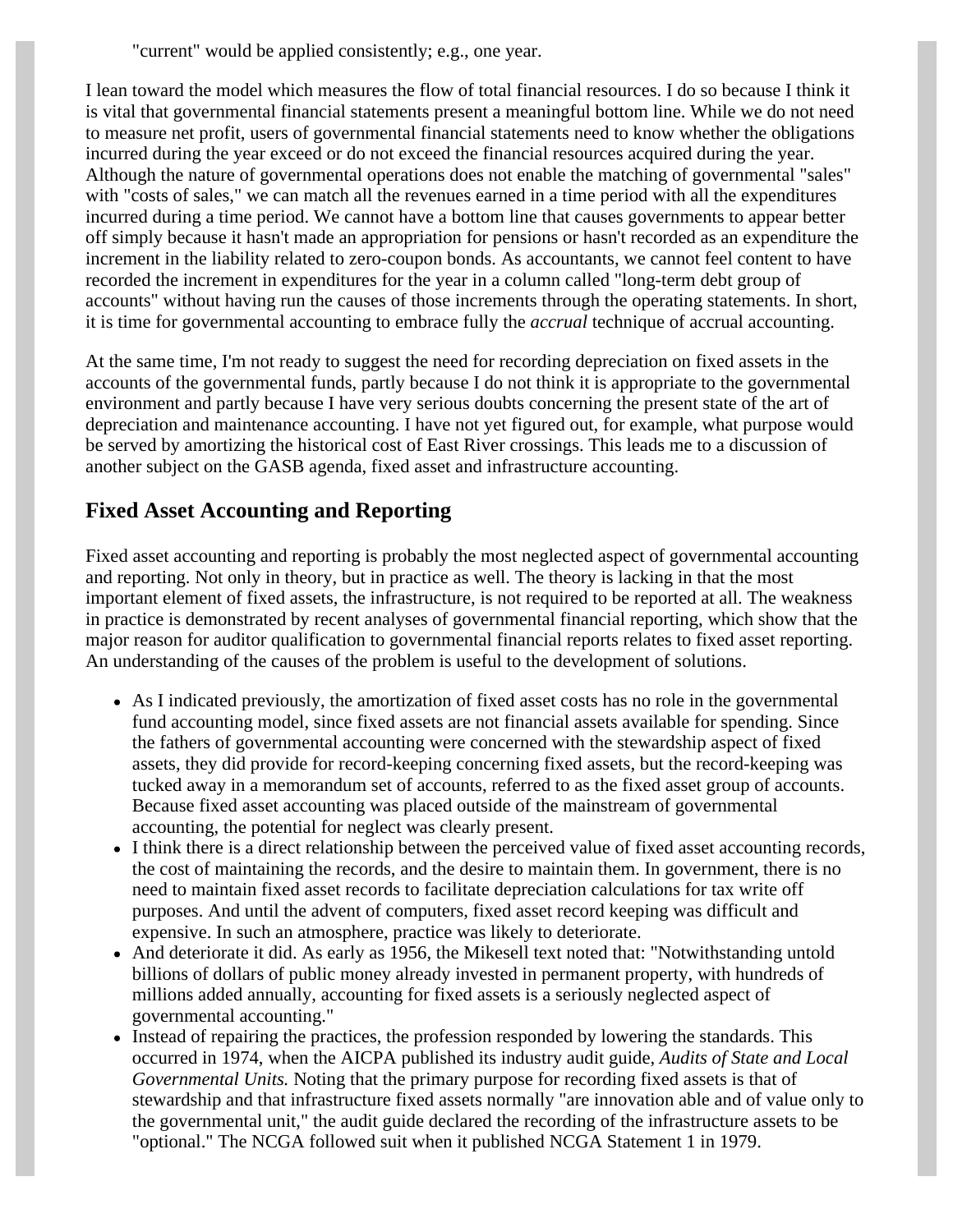Concern with fixed assets wasn't always at such a low level. In 1914 the Metz Fund *Handbook* had urged that "an annual charge to expenses should be made for depreciation, and provision for this charge should be included in the budget of expenses," so that there would be "a fund sufficient to replace the property at cost." And Francis Oakey, whose 1921 text *Principles of Government Accounting and Reporting* had a major influence on the development of the standards, was basically opposed to the recording of fixed assets, but he understood the real issue. He claimed that the valuation of fixed assets whether it be at cost or replacement value, "has little significance as a measure of the city's resources in the form of property, since it indicates nothing as to the value of the property to the community, namely, capacity for service." Oakey would have preferred "an estimate of the financial burden to be assumed in order to supply the needed capacity."

Furthermore, even though fixed asset accounting was confined to memorandum records, early writers like Morey embraced infrastructure assets within the scheme of record-keeping. Infrastructure assets are far more significant than the other fixed assets like buildings and vehicles. They are often the things that you don't notice and that, as citizens, you take for granted unless something goes wrong: the roads, the bridges, the water mains, the sewer pipes, the street lighting systems. They tend to be immovable (although certain water mains in New York City and bridges in Connecticut have a bad habit of moving when they are not supposed to) and of value only to the general citizenry.

And so here we are in 1985 with a nationwide infrastructure crisis so serious that the U.S. Congress passed Public Law 98-501 in 1984 "to establish a National Council on Public Works Improvement to prepare three annual reports on the state of the Nation's infrastructure." And yet we have an accounting standard for state and local government that has no requirement for the recording of infrastructure assets and no concern for its deterioration. It is particularly fascinating to ponder the influence of the lack of infrastructure reporting on public finance policy: Would more effective fixed asset reporting influence the tax policies of state government? Would a report on the state of the Nation's infrastructure influence the Federal government's attitude toward the recently reported state government "surpluses?" We might also ponder the impact of knowledge concerning deferred maintenance on the audit opinion: Would information concerning a large accumulation of deferred maintenance cause a "going-concern" qualification?

The GASB has established a project on fixed asset/infrastructure reporting. I do not believe that we will accomplish very much if we try to resolve the issues by falling back on traditional commercial accounting thinking. The solution, it seems to me, lies in taking a broad financial management and engineering approach; to add to our traditional concerns for stewardship and accountability, a concern for capital planning, capital maintenance, and, as Oakey put it, capacity for service. As a former preparer of governmental financial statements, I must confess that I had little concern for fixed asset reporting until I realized how improved fixed asset reporting could influence capital planning.

Prof. Robert Mautz provided an interesting perspective in a recent article when he suggested that governmental fixed assets are more like liabilities than assets. They don't facilitate the production of goods leading to the generation of revenue; but they do need to be maintained, often at very great cost. A road has utility only so long as the potholes are repaired; a subway system has utility only so long as the doors on the trains and the signal system on the way are working. Governmental fixed assets, I believe, can be conceived of as embodiments of service capacity, having utility over a period of time in relation to their life cycle cost, including the cost of repair and replacement necessary to keep the asset functional.

I visualize the development of new standards for fixed asset accounting and financial reporting within the following framework:

- A requirement for the reporting of all fixed assets, including infrastructure assets.
- Clear reporting of all fixed asset expenditures, either by requiring all such expenditures to flow through the capital projects fund or by appropriate reporting categorization.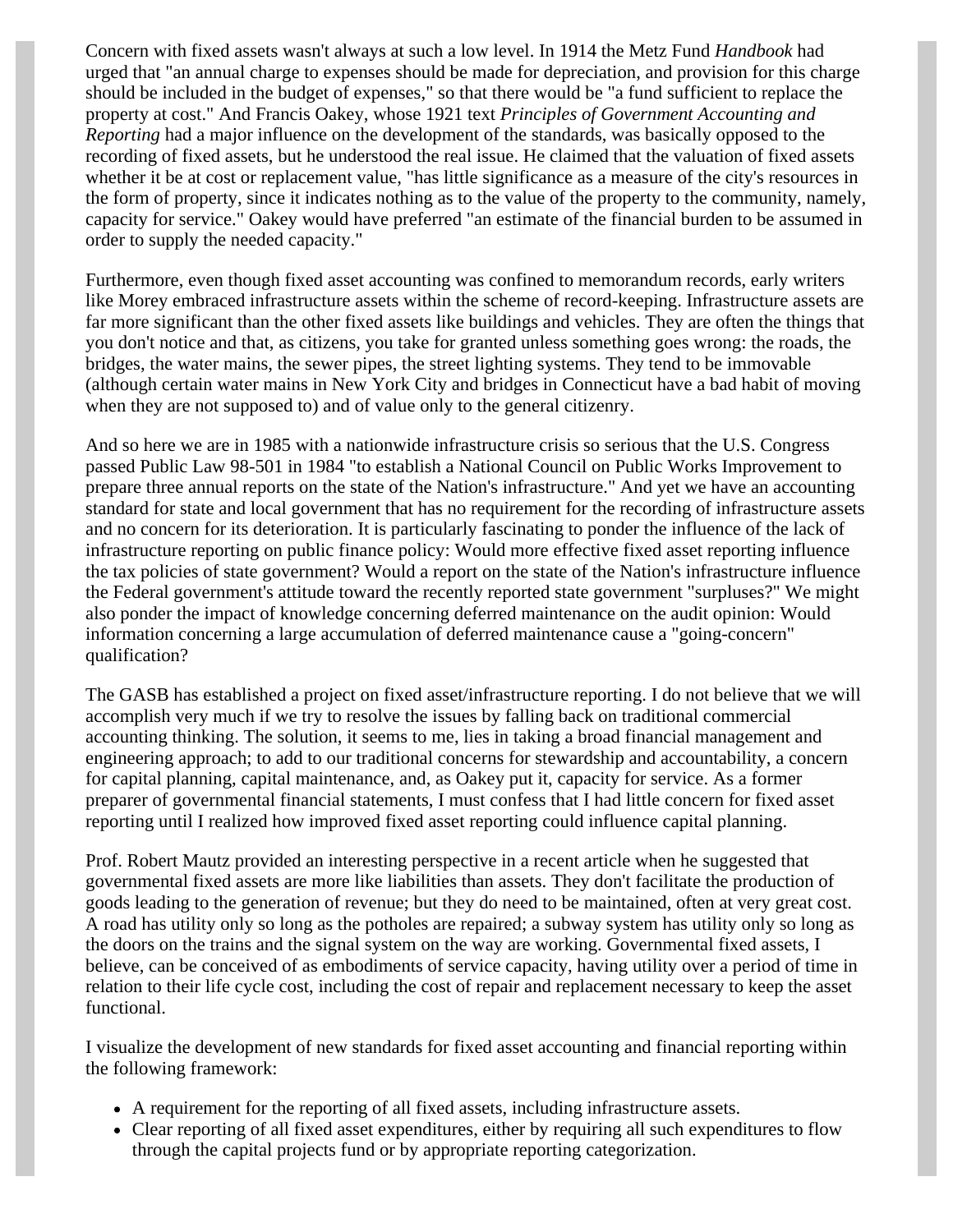Tie-in of the records maintained by the fiscal officer with the records maintained by departmental planning and maintenance managers

- Reporting of fixed assets at both historical cost and replacement cost.
- Development of a means for estimating and reporting deferred maintenance and service capacity needs.
- Development of a means for reporting planned expenditures against deferred maintenance and planned expenditures to meet unfilled service capacity.
- Development of a means for comparing actual capital expenditures in a particular year with asset deterioration in a year, based upon current cost.

I believe this will be an extremely difficult undertaking but if it can be accomplished, it will provide useful data for measuring fixed asset deterioration and needs.

### **Financial Reporting**

There has been some progress in financial reporting standards for state and local government since I took Accounting 245 at Baruch more than 35 years ago. And yet, I think it is fair to say that today's governmental financial reports remain a puzzlement to all but the most sophisticated financial analysts. Taken as a whole, the comprehensive annual financial reports issued by state and local governments provide a wealth of information for the knowledgeable user, but they are not readily understood by the uninitiated. How can one cope with a set of financial statements where the balance sheet has eleven columns, where there are three sets of operating statements, and where the label "memorandum only" precedes the total columns?

I would summarize the major financial reporting issues with the following questions:

- What are the objectives of governmental financial reports? To whom and how should they be oriented?
- How and to what extent should the data contained in the financial-reports be aggregated?
- What is the most appropriate means for presenting the financial condition and results of operations of the governmental entity as a whole including the separately operated activities?
- In the absence of the "net profit" figure, should the financial report provide surrogate types of data to measure efficiency and effectiveness?

Since the first set of standards was promulgated more then 50 years ago, governmental financial reports have been presented primarily from the perspective of internal government users, the very people who have access to whatever information they need. With the emphasis on funds and fund types, governmental statements have a stewardship, legal compliance orientation. The Chatters and Morey texts speak vaguely of preparing financial reports for the "public," but very little has been done to identify the financial reporting implications of meeting the "public" needs.

Two "user needs" studies are now under way. One is a joint study by the U.S. Comptroller General and the Canadian Auditor General with regard to federal government reporting; the other is being made by the Governmental Accounting Standards Board concerning state and local government financial reporting. The GASB study identifies three major user groups: investors/ creditors (including bond rating agencies and insurers), citizen groups/taxpayers (including public finance researchers and media), and governmental oversight bodies. Tentative hypotheses have been established on the basis of face-toface interviews with representatives of each group and a questionnaire has been sent to a large number of persons and organizations within each group. The GASB anticipates that this research will result in the preparation of a set of financial reporting objectives for state and local governments. I expect that the research will also influence the standards adopted by the GASB.

Before the GASB can come to grips with the other financial reporting issues, I believe it must first resolve the entity issue. The entity issue stems from the compartmentalization aspect of the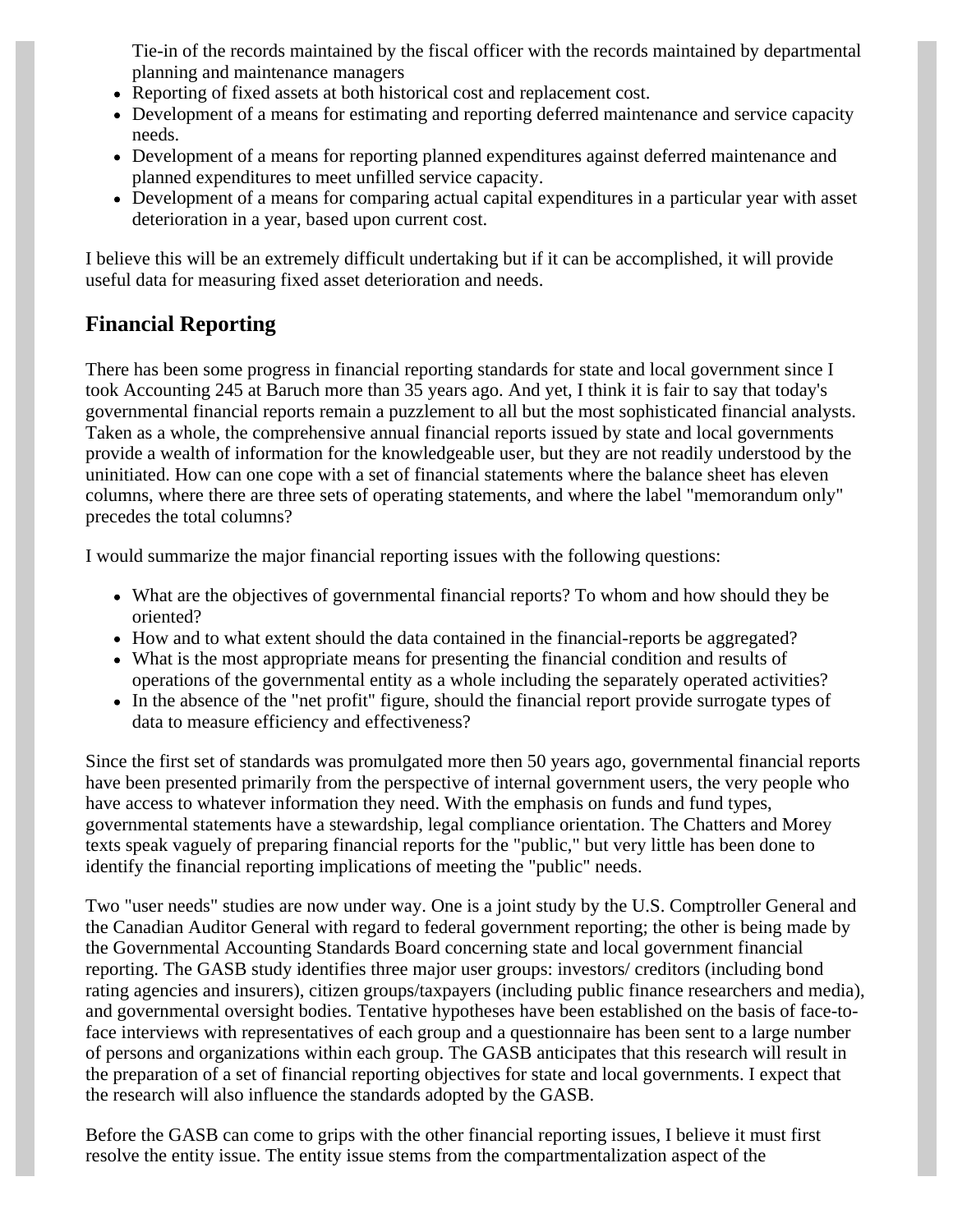governmental environment that I mentioned earlier: that is, in addition to general-purpose governmental units such as states and cities, there are numerous special-purpose governmental units such as universities, hospitals, toll roads, transit systems, and park districts. There are two elements to the entity issue, the definitional aspects and the display aspects. Before it went out of business, the NCGA took a major leap forward by defining the reporting entity. The entity was defined primarily within the context of oversight; that is, a special-purpose governmental unit is a component of a general-purpose governmental entity if the general-purpose entity exercises oversight as manifested by such factors as financial interdependence, budgetary approval, and appointment of management. Some problems still exist with regard to the definition, but I believe it is basically sound.

The real problem lies in financial statement display. The NCGA concluded that: all components falling within the entity definition had to be displayed in the financial statements; component unit financial data had to be aggregated or "blended" by fund type with the financial data of the oversight entity; and discrete presentation of component unit financial data in the financial statements of the oversight entity had to be kept to a minimum. Unfortunately, the NCGA reached this conclusion without first setting forth the objectives to be achieved by this type of aggregation.

Not all special-purpose governmental units are alike. Some are highly dependent upon the oversight entity for financial assistance; others are completely independent, with the ability to levy user charges in amounts sufficient to cover their operating needs. The net revenues of some components are passed on to the oversight entity; in other instances, the oversight entity has no access whatsoever to the net revenues of the component. Debt relationships between the oversight entity and the components run the gamut from guaranty to moral obligation to no obligation. The legal and administrative relationships between the components and the oversight entities can be extremely complex, as anyone who has studied the New York City Transit Authority, the Port Authority of New York and New Jersey, and the Municipal Assistance Corporation knows.

In order to "present fairly" the financial position and results of operations of the oversight entity, I believe that emphasis must be placed not on the administrative relationships between the oversight entity and its components, but rather on the financial relationships. I believe that close analysis on the financial relationships (with emphasis on substance rather than form) will lead to a conclusion that the financial data of some components should be incorporated directly into the data of the oversight entity; some should be aggregated with the oversight entity but by means of an additional column so as to clearly distinguish the financial data of the oversight entity from that of its components; and others should be disclosed only in the notes.

Completion of the user needs study and resolution of the entity issue will, I believe, help in resolving the broader issues of aggregation and display. To what extent should the financial data of the various fund types be combined or consolidated? How can display be improved? I suggest the following set of broad principles:

- In the governmental environment, where there are legal restrictions on the use of funds, there is value in both aggregated and dis-aggregated data; both sets of data belong in the basic financial statements.
- The governmental funds that account for the results of the day-to-day operations of government should be presented on a consolidated basis, with activities financed by taxes and other general revenues segregated from those that are financed by user charges; this financial statement should be followed immediately by data presented on a disaggregated basis.
- A supplementary operating statement should be prepared in matrix form, showing expenditures by function and sources of revenues (e.g., federal grants, state grants, taxes, and user charges) for each category of expenditure.
- Balance sheets and operating statements should not be cluttered with columns containing fiduciary and other funds that have no bearing on the financial position and operations of the government itself; thus, the net pension liability should be reported, but not the pension trust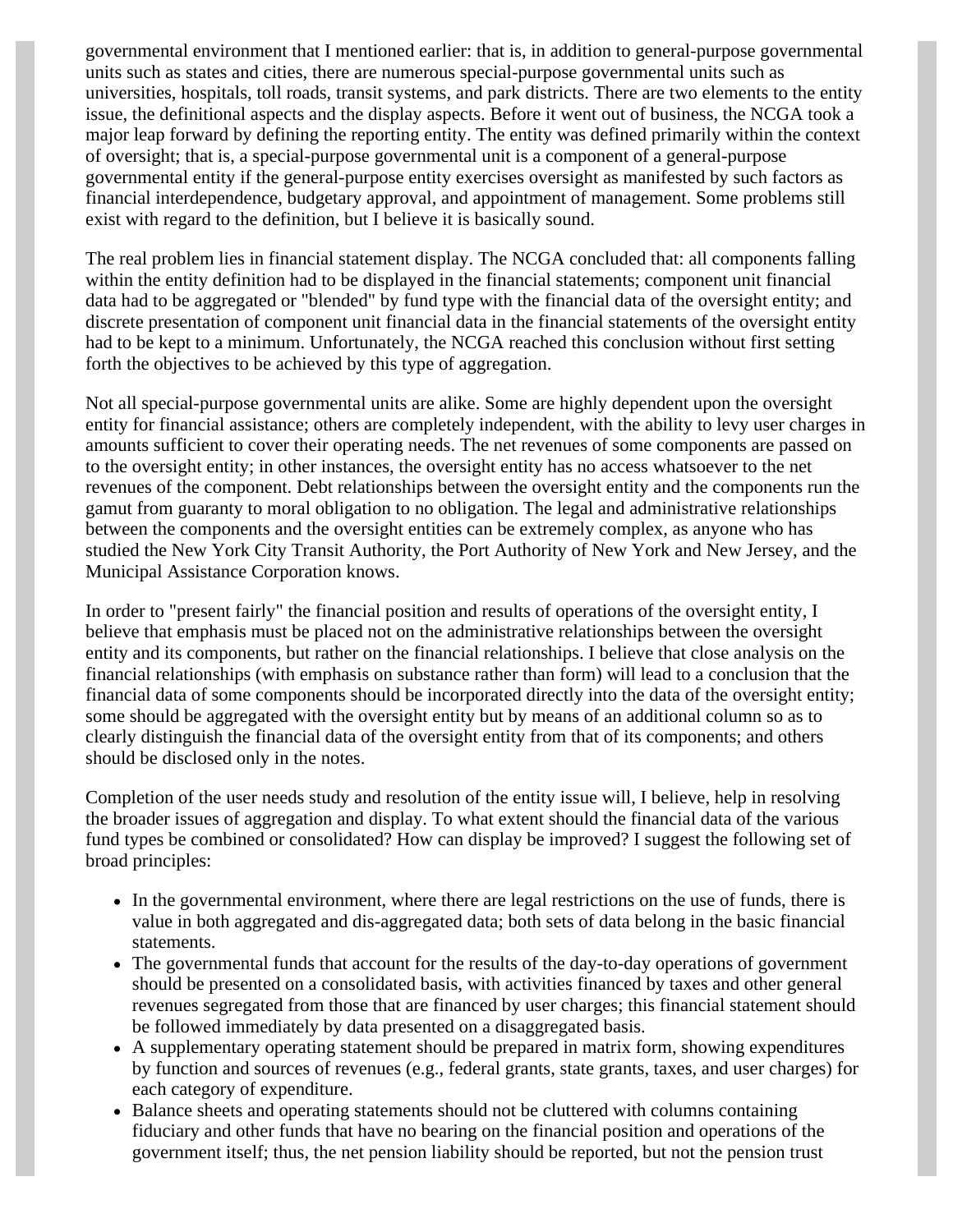fund, whose assets are inaccessible to the government.

I am a strong believer in the need for disclosing data that will help taxpayers, researchers, and governmental officials evaluate the relative efficiency and effectiveness of governments. Absent the "net profit" line, we need to develop surrogate means of reporting on efficiency and effectiveness. I have in mind such data as cost per ton of garbage collected, number of employees per 10,000 of population for various functions of government, ratios of administrative personnel to teaching personnel in elementary and secondary schools, etc. It will be extremely difficult to develop objective measures of efficiency and uniform reporting among governments. But I believe the data is vital both to public administration and to public accountability.

When I went to Baruch College it was known as the School of Business and Civic Administration. I have spend the great bulk of my working life as an accountant and as a civic administrator. Therefore, when I think about government accounting, I tend to think not only as an accountant, but also as a civic administrator. I believe that there is much to be done in the field of governmental accounting. But it cannot be accomplished solely by applying traditional commercial accounting theories, because the governmental environment differs from the commercial environment.

I spoke earlier of the need for demonstrating compliance with finance related legal requirements. But I believe the need for demonstrating public accountability goes beyond that; and there is less room for debating disclosures by government than there is by private enterprise. If Accounting 245 is to be updated, it must be done by applying the best of our accounting discipline within the context of modern Civic Administration.

### **REFERENCES**

American Institute of Certified Public Accountants, *Audits of State and Local Government Units,* New York, N.Y., AICPA, 1974

Chatters, Carl H. and Tenner, Irving, *Municipal and Governmental Accounting,* New York, Prentice-Hall, Inc., 1947

Giroux, Gary A., "An Analysis of Municipal Auditing and Financial Reporting," *Virginia Accountant Quarterly,* Sept. 1983., p. 35

Mautz, Robert, "Financial Reporting: Should Government Emulate Business?" *Journal of Accountancy,* Aug. 1981, pp. 60-66

Mikesell, R.M., *Governmental Accounting,* Rev. Ed., Homewood, III., Richard D. Irwin, Inc., 1956

Morey, Lloyd and Hackett, Robert P., *Fundamentals of Governmental Accounting,* 2nd Ed., New York, John Wiley & Sons, Inc., 1951

National Council on Governmental Accounting, *Governmental Accounting, Auditing and Financial Reporting,* Chicago, III., Municipal Finance Officers Association, 1968

New York Bureau of Municipal Research, Metz Fund, *Handbook of Municipal Accounting,* New York, D. Appleton-Century Co., 1914

Oakey, Francis, *Principles of Governmental Accounting and Reporting,* New York, D. Appleton-Century Co., 1921